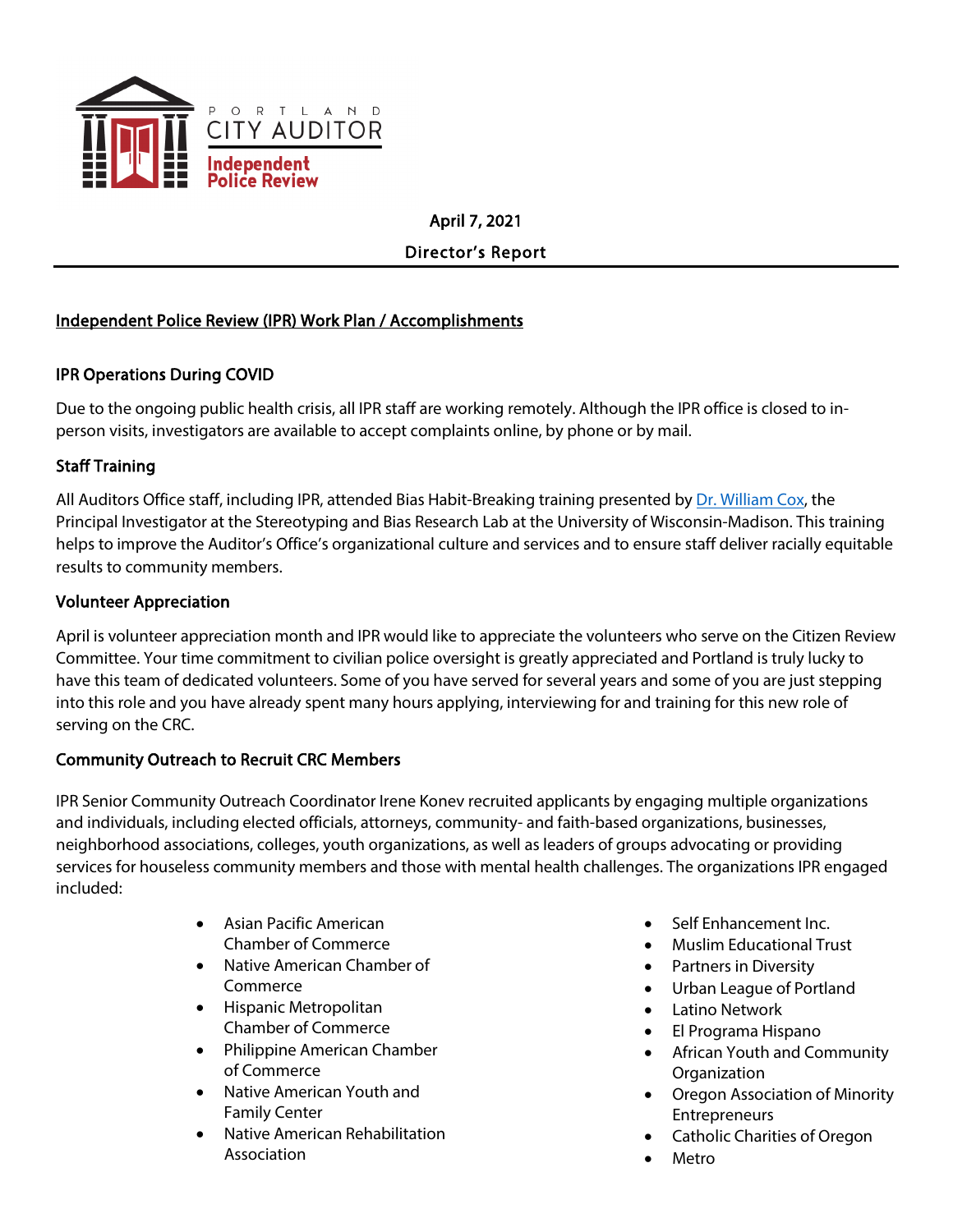

- JOIN
- Q Center
- Slavic Advisory Council
- Muslim Advisory Council
- Disability Rights Oregon
- Portland Community College
- Portland Committee on Community Engaged Policing
- Northwest Oregon Volunteers Administrators Association
- Warner Pacific College
- Immigrant and Refugee Community Organization
- Community Peace Collaborative

#### Strategic Outreach to recruit women:

- PDX Women in IT
- The Pitch
- Emerge Oregon
- Oregon Women Lawyers

#### Welcome New CRC Members!

On Wednesday April 7<sup>th</sup> three current CRC members Candace Avalos, Julie Falk and Vadim Mozyrsky were reappointed, and five new members were appointed to begin serving on the CRC. We are excited to work with new members; their impressive bios are found below:

#### Yume Delegato

Yume was born and raised in Northwest Portland and has worked in Portland's non-profit community for over two decades, most recently as the President and Artistic Director of PDX Pop Now!, a nonprofit dedicated to making local music accessible to all Portlanders. Prior to joining CRC, he served as a community volunteer on the CRC's Crowd Control and Use of Force Workgroup and on the Salmonberry Trail Intergovernmental Agency's Segment Review Committee. In addition to his non-profit work, Yume manages an insurance agency and enjoys hiking and reading about Pacific Northwest culture and history.

#### Amanda Greenvoss

Amanda has a background in Environmental Education and is currently studying for a master's degree in Teaching English to Speakers of Other Languages at PSU. She volunteers teaching English to immigrants and refugees through Torus and PCC and delivers food weekly to houseless neighbors through Free Hot Soup. She lives in Southeast Portland with her husband and two kids.

- Interfaith Peace and Action Collaborative
- Tribal Liaison
- Southeast Public Safety Committee Meeting
- Say Hey Northwest
- Race Talks
- Unit Oregon
- Sisters of the Road
- KBOO Radio
- Accent Russian Radio/TV
- Oregon Assembly for Black Affairs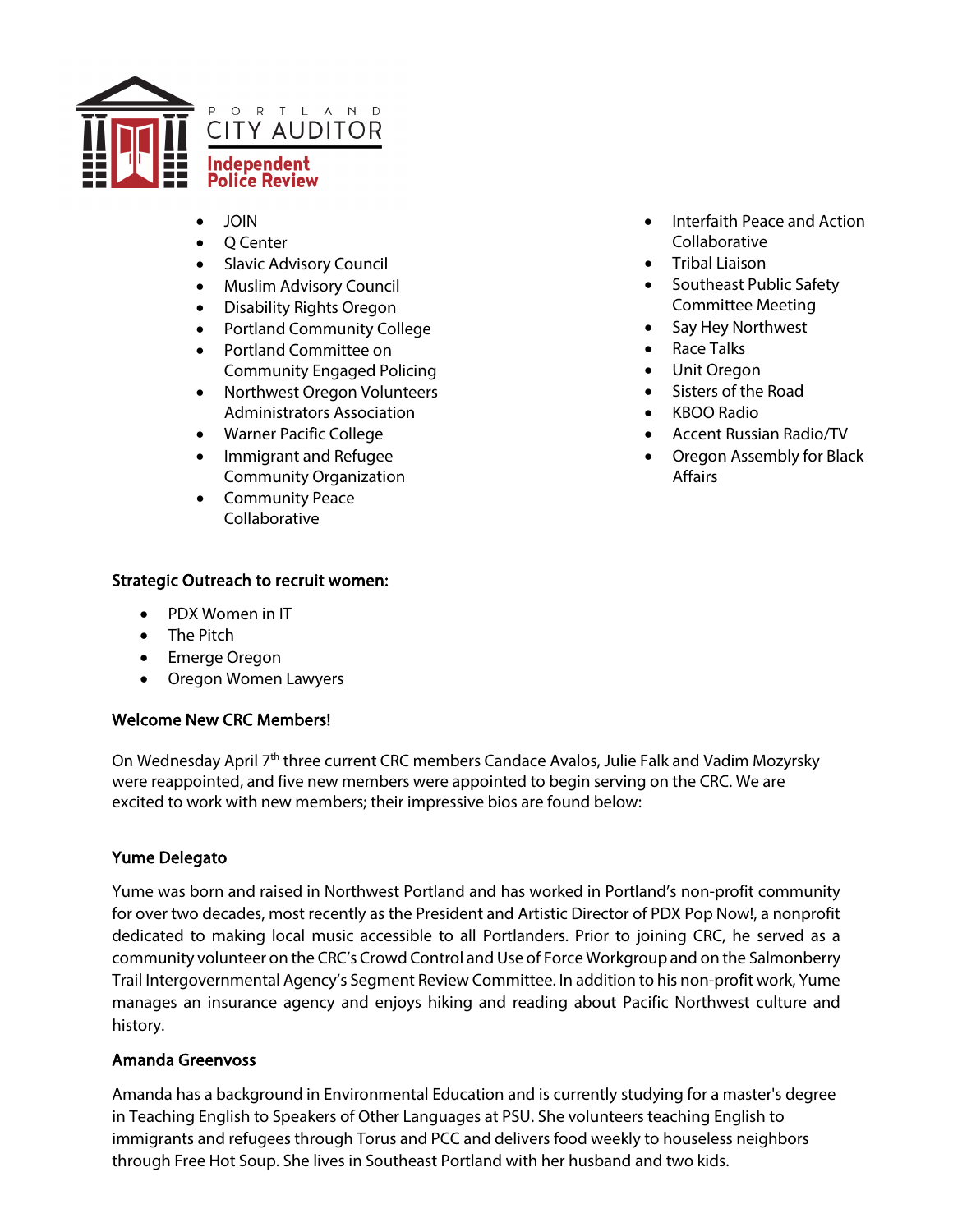

## Gregg GA Griffin

Gregg received his Bachelor of Science degree in Education, focusing on curriculum Development from Southern Illinois University, and Dual Master of Computer Information System /Finance degree from Webster University while serving in the United States Navy. Originally from Chicago IL, he moved to Oregon in 1998 to pursue a Systems Analyst position with Regions Blue Cross/BlueShield. Inspired by Portland's advocacy spirit, he has volunteered with several local organizations, including OPB/KMHD, Portland Street Medicine, and Trillium Family Services. Currently, Griffin holds the position of Board President at Hand Up Project, an organization that addresses systemic issues around the unhoused community, for which he has served on the board for the past five years. Against Portland's backdrop of diverse culture and natural beauty, he continually fosters his interests in social justice, physical fitness, and the study of music and local jazz artists.

#### Jessica Katz

Jessica founded the Family Preservation Project at the Coffee Creek Correctional Facility in 2003 which is the subject of the documentary film, "Mothering Inside." Prior to founding the Family Preservation Project, she worked with the Children's Aid Society in New York to create programs advocating for the rights of parents involved in the child welfare system. She also taught legal education workshops at prisons throughout New York through Columbia University's Prisoners and Families Clinic. Jessica has presented at local, national and international conferences, has been recognized as a Re-unification Hero by the American Bar Association, and is an Alumna of Emerge Oregon. Recently she was instrumental in making Oregon the first state to legislatively adopt a "Bill of Rights for Children of Incarcerated Parents." Jessica is honored to work alongside women and children who have been most directly impacted by our criminal legal system towards more just and humane solutions.

## Kyra Pappas

Kyra received her Master's in Nursing Education from IUPUI- Indiana University School of Nursing. She has been a higher ed professional, working as the Director of Multicultural Services and Student Leadership for the past 10 years and is a Nurse Educator. She focusses her work with colleges, hospitals, and community organizations on educating about how to create equitable, inclusive, and empowering environments and structures.

## Police Review Board

We have now piloted the digital file share for two PRBs. We expect an increase in PRBs as we work our way through the high volume of investigations from the last year.

## Settlement Agreement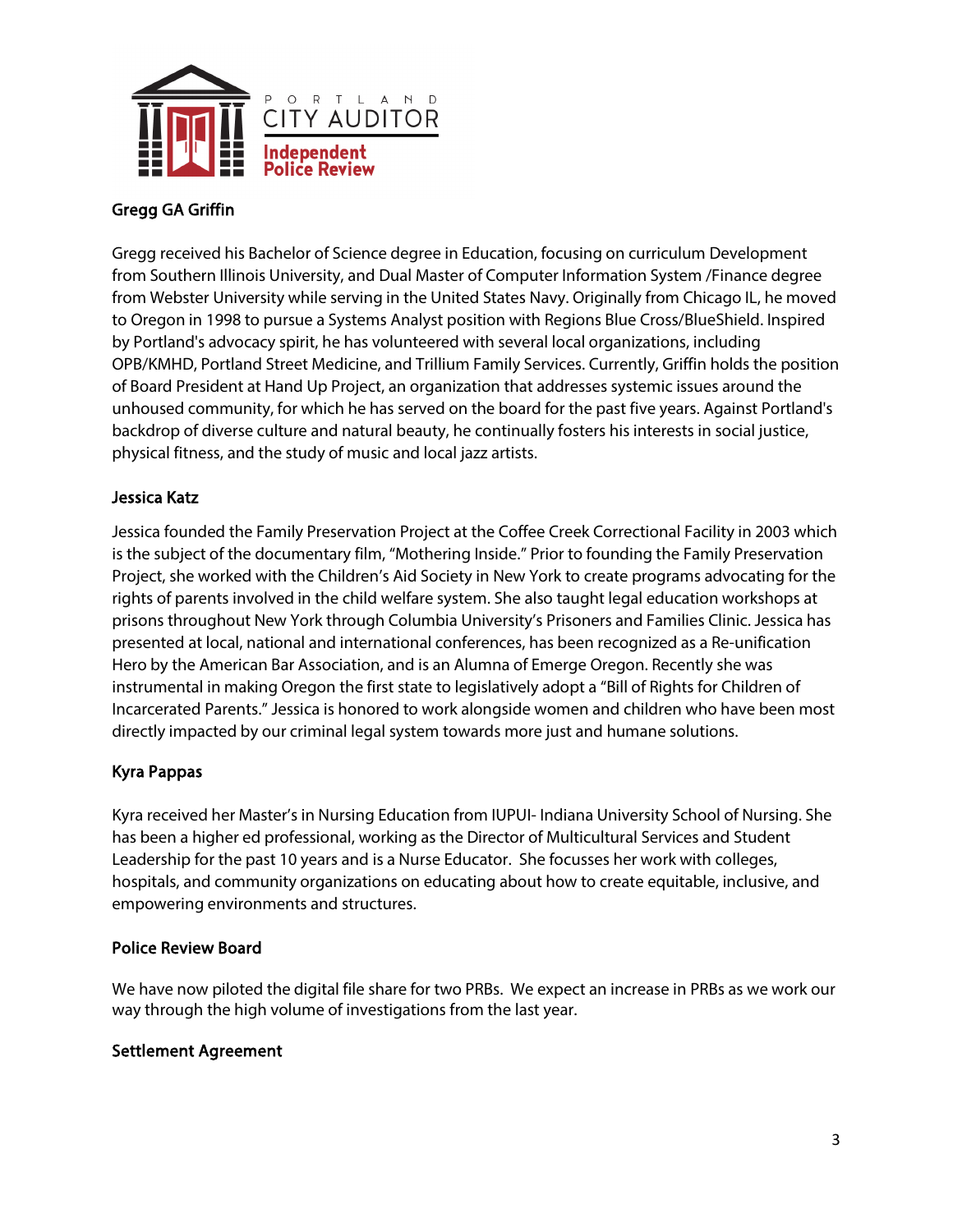

DOJ released their Fifth Periodic Compliance Assessmen[t Report](https://beta.documentcloud.org/documents/20476946-dojcompliancereport21121) which determined that the City of Portland is no longer in substantial compliance with several categories of the Settlement Agreement. IPR's main focus is to work through the backlog of investigations, meet our timelines and regain substantial compliance with our section of the Settlement Agreement.

#### IPR Caseload

| Intake Investigations Pending at IPR |          |           |          |
|--------------------------------------|----------|-----------|----------|
|                                      | 2/1/21   | 3/1/21    | 4/5/21   |
| Number of cases                      | 39       | 32        | 16       |
| Median Case Age                      | 81 days  | 79.5 days | 53 days  |
| Oldest Case Age                      | 272 days | 244 days  | 144 days |

| <b>Current IPR Independent Investigations</b> |               |             |  |  |
|-----------------------------------------------|---------------|-------------|--|--|
|                                               | Date Reported | Case Number |  |  |
|                                               |               |             |  |  |
| 1                                             | 9/22/20       | 2020-B-0054 |  |  |
| $\overline{2}$                                | 6/8/20        | 2020-C-0117 |  |  |
| 3                                             | 6/9/20        | 2020-C-0125 |  |  |
| 4                                             | 6/4/20        | 2020-C-0133 |  |  |
| 5                                             | 6/10/20       | 2020-C-0137 |  |  |
| 6                                             | 6/14/20       | 202-C--0155 |  |  |
| 7                                             | 7/7/20        | 2020-C-0207 |  |  |
| 8                                             | 7/16/20       | 2020-C-0209 |  |  |
| 9                                             | 8/1/20        | 2020-C-0215 |  |  |
| 10                                            | 8/7/20        | 2020-C-0219 |  |  |
| 11                                            | 8/9/20        | 2020-C-0220 |  |  |
| 12 <sub>1</sub>                               | 9/9/20        | 2020-C-0247 |  |  |
| 13                                            | 9/16/20       | 2020-C-0267 |  |  |
| 4                                             | 9/28/20       | 2020-C-0276 |  |  |
| 15                                            | 9/30/20       | 2020-C-0289 |  |  |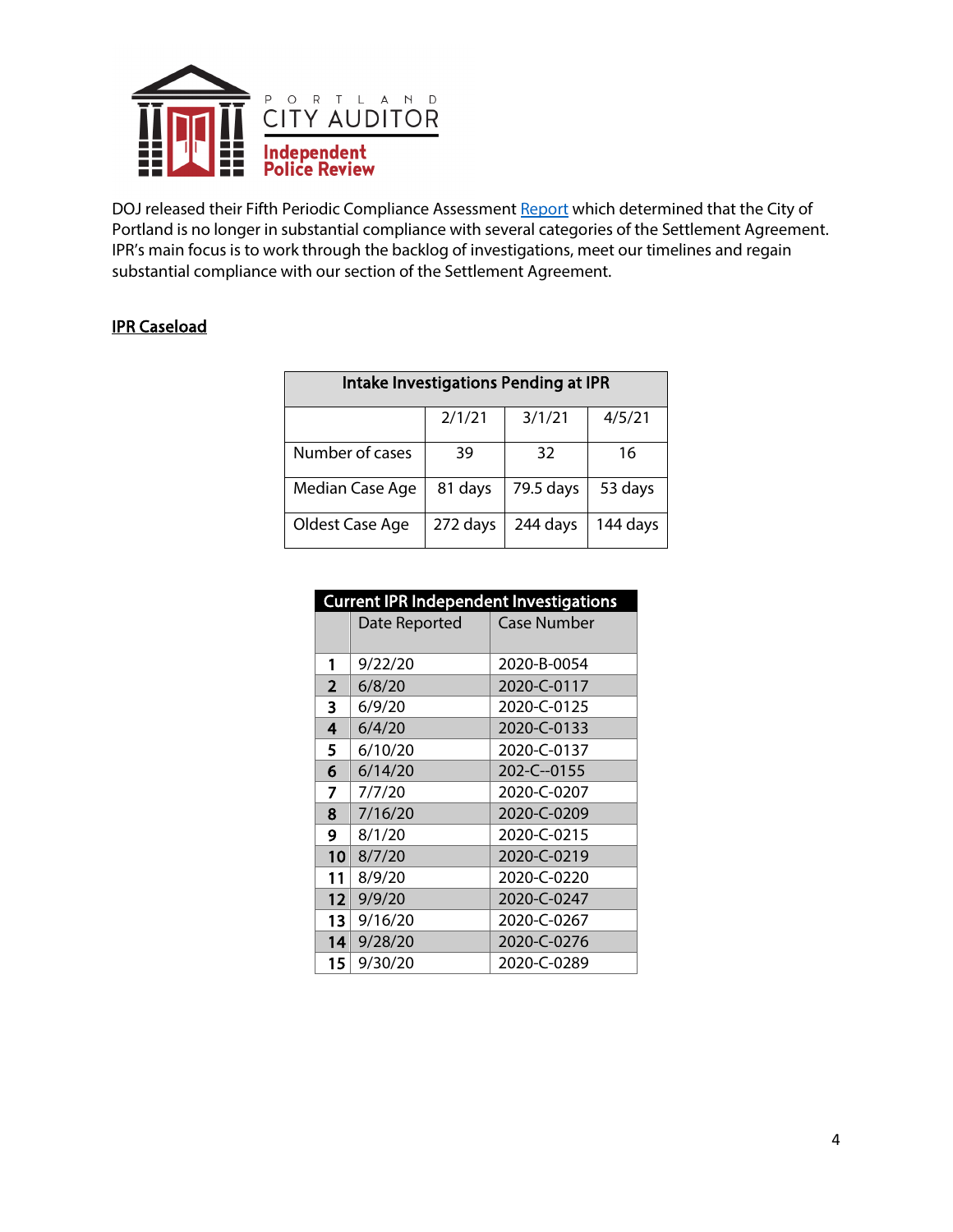

#### Police Bureau Caseload

\* Median age includes the time the cases were pending at IPR before being referred to Internal Affairs.

|                                                         | 2/1/21           | 3/1/21            | 4/5/21           |
|---------------------------------------------------------|------------------|-------------------|------------------|
| Cases under investigation at<br><b>Internal Affairs</b> | 33               | 30                | 29               |
|                                                         | (25 Community, 8 | (20 Community, 10 | (23 Community, 6 |
|                                                         | Bureau)          | Bureau)           | Bureau)          |
| Median Age                                              | 62 days          | 67 days           | 71 days          |
| Oldest Case (non-OIS)                                   | 220 days         | 273 days          | 283 days         |
| Cases awaiting assignment at<br><b>Internal Affairs</b> | $\Omega$         | 1                 | 1                |
| Median Age                                              | <b>NA</b>        | 199               | 138              |
| Oldest Case                                             | <b>NA</b>        | 199               | 138              |
| <b>Ongoing Supervisory</b><br>Investigations            | $\overline{2}$   | $\overline{2}$    | 6                |
| Median Age                                              | 12 days          | 89.5 days         | 118 days         |
| Oldest Case                                             | 18 days          | 133 days          | 241 days         |

## Status of Officer-involved Shootings and In-Custody Death Investigations

|            | <b>INCIDENT</b><br><b>DATE</b> | <b>CASE</b>   | <b>SUBJECT</b>        | <b>OFFICER(S)</b>                                 | <b>IA INV</b>   | <b>IPR NOTES</b>    |
|------------|--------------------------------|---------------|-----------------------|---------------------------------------------------|-----------------|---------------------|
| 1          | 1/2/19                         | $19 - B - 01$ | Ruiz                  | Robert                                            | R Smith, Rhodes | Debriefing          |
| 12         | 6/28/20                        | $20 - B - 39$ | Stockton              | Bonczijk                                          | Cass            | <b>Review Level</b> |
| lз         | 12/24/20                       | $20 - B - 66$ | Dahlen                | Pierce                                            | Holmgren, Stout | <b>Training</b>     |
| <b>l</b> 4 | 3/31/21                        | $21 - B - 15$ | TBD -<br>Unidentified | Asheim, Faris,<br>Clifton, Ossenkop,<br>McConnell | Holmgren, Stout | Investigation       |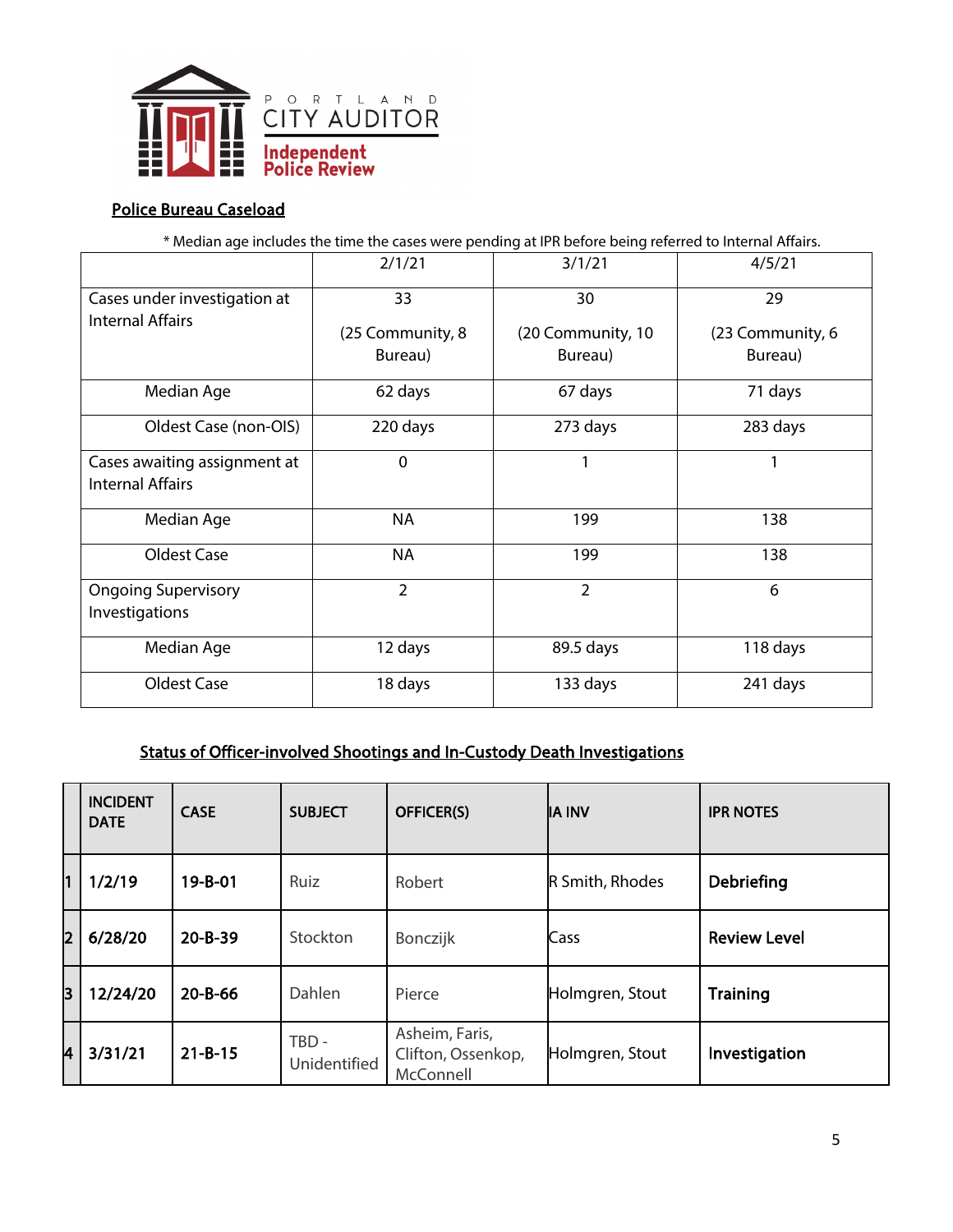

# Case Status for Protest-Related Complaints 5/29/20 to 4/5/21

| <b>Case Handling</b>                  | Count          |
|---------------------------------------|----------------|
| <b>Internal Affairs Investigation</b> | 52             |
| <b>Administrative Closure</b>         | 41             |
| No Misconduct                         | 12             |
| Complainant Unavailable               | 10             |
| Lack of Investigative Merit           | 8              |
| Not a PPB Officer                     | 5              |
| <b>Unidentified Employee</b>          | 4              |
| Third Party Complaint                 | 1              |
| Other Judicial Remedy                 | 1              |
| <b>IPR Investigation</b>              | 25             |
| <b>Intake Ongoing</b>                 | $\overline{2}$ |
| <b>Precinct Referral</b>              | $\overline{2}$ |
| <b>Supervisory Investigation</b>      | $\overline{2}$ |
| Total                                 | 124            |

# Total Allegations from Protest-Related Complaints 5/29/20 to 4/5/21

|                                               | <b>Bureau</b><br><b>Initiated</b> | Citizen<br><b>Initiated</b> | Total |
|-----------------------------------------------|-----------------------------------|-----------------------------|-------|
| Force                                         |                                   | 127                         | 127   |
| <i>Impact munition</i>                        |                                   | 37                          | 37    |
| Hands/feet/knees                              |                                   | 20                          | 20    |
| Striking instrument - baton, flashlight, etc. |                                   | 18                          | 18    |
| Take down or other impact                     |                                   | 18                          | 18    |
| Aerosol                                       |                                   | 14                          | 14    |
| Other - Force                                 |                                   | 13                          | 13    |
| Firearm - pointed                             |                                   | 4                           |       |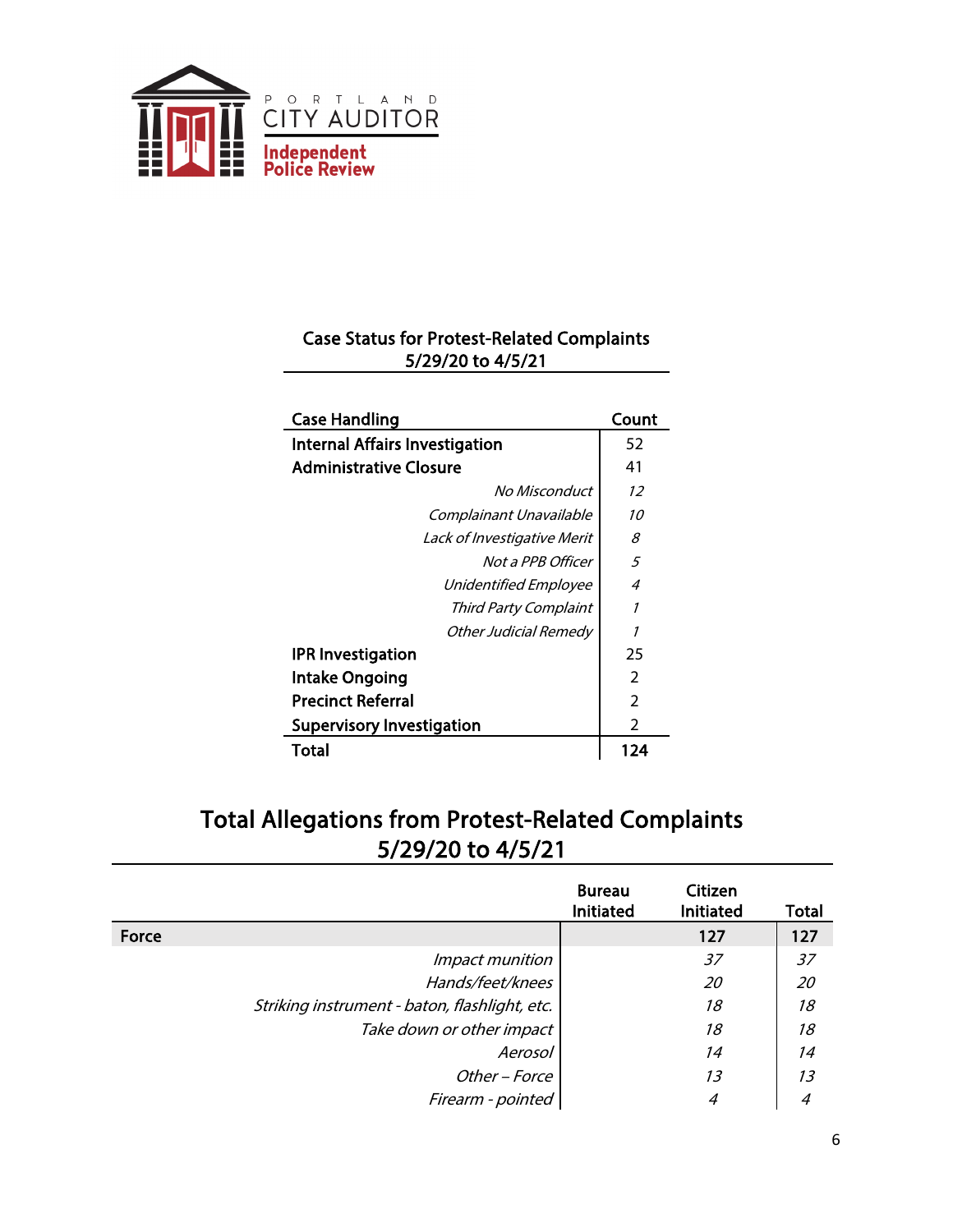

| <b>Force Reporting</b>                               |                         | 1                           | 1                           |
|------------------------------------------------------|-------------------------|-----------------------------|-----------------------------|
| Taser                                                |                         | 1                           | 1                           |
| Vehicle                                              |                         | 1                           | 1                           |
| Conduct                                              |                         | 56                          | 56                          |
| Other - Conduct                                      |                         | 20                          | 20                          |
| Arrest/Cite - unjustified/improper                   |                         | 15                          | 15                          |
| Unprofessional conduct - on-duty                     |                         | 9                           | 9                           |
| Search or seizure - improper                         |                         | 4                           | $\overline{\mathcal{A}}$    |
| Vehicle operation - improper on-duty                 |                         | $\mathcal{Z}_{\mathcal{C}}$ | $\mathcal{Z}_{\mathcal{C}}$ |
| Unlawful conduct - other                             |                         | $\overline{2}$              | $\overline{2}$              |
| Unlawful conduct - theft                             |                         | $\boldsymbol{\eta}$         | $\mathcal I$                |
| Coercion/intimidation/threats                        |                         | 1                           |                             |
| <b>Untruthfulness</b>                                |                         | 1                           | 1                           |
| Sexual conduct - improper                            |                         | 1                           | $\mathcal I$                |
| Procedure                                            | $\overline{\mathbf{4}}$ | 28                          | 32                          |
| Other - Procedure                                    | 1                       | 9                           | 10                          |
| <b>Force Reporting</b>                               | $\mathfrak{Z}$          | 6                           | 9                           |
| Action or assistance - inadequate                    |                         | 5                           | 5                           |
| Report/receipts/notes-                               |                         |                             |                             |
| inaccurate/incomplete/unsatisfactory                 |                         | $\mathfrak{Z}$              | $\mathcal{S}_{\mathcal{S}}$ |
| Property - mishandled/lost/damaged                   |                         | $\overline{2}$              | $\overline{2}$              |
| Medical Aid - failure to provide/inadequate response |                         | $\mathcal{Z}_{\mathcal{C}}$ | $\overline{2}$              |
| Miranda warning-failure to provide                   |                         | 1                           | $\mathcal{I}$               |
| Courtesy                                             |                         | 9                           | 9                           |
| Rude behavior or language                            |                         | 5                           | 5                           |
| Other - Courtesy                                     |                         | $\overline{2}$              | $\overline{2}$              |
| Profanity/Profane gestures                           |                         | $\boldsymbol{\it 1}$        | $\boldsymbol{\eta}$         |
| Demeaning/Defaming conduct                           |                         | 1                           | 1                           |
| <b>Disparate Treatment</b>                           |                         | 6                           | 6                           |
| Disparate Tx - race/ethnicity                        |                         | 3                           | $\mathfrak{Z}$              |
| Disparate Tx - sexual orientation/identity           |                         | $\mathcal{Z}_{\mathcal{C}}$ | $\mathcal{Z}_{\mathcal{C}}$ |
| Disparate Tx - ability                               |                         | 1                           | 1                           |
| Control                                              |                         | 5                           | 5                           |
| Other - Control                                      |                         | $\mathcal{Z}_{\mathcal{C}}$ | $\overline{2}$              |
| Control hold/technique                               |                         | $\mathcal{Z}_{\mathcal{C}}$ | $\mathcal{Z}_{\mathcal{C}}$ |
| Handcuffing                                          |                         | 1                           | $\mathcal{I}$               |
| <b>Total</b>                                         | 4                       | 231                         | 235                         |

87 cases that have at least one force allegation, 14 cases with no allegations added yet